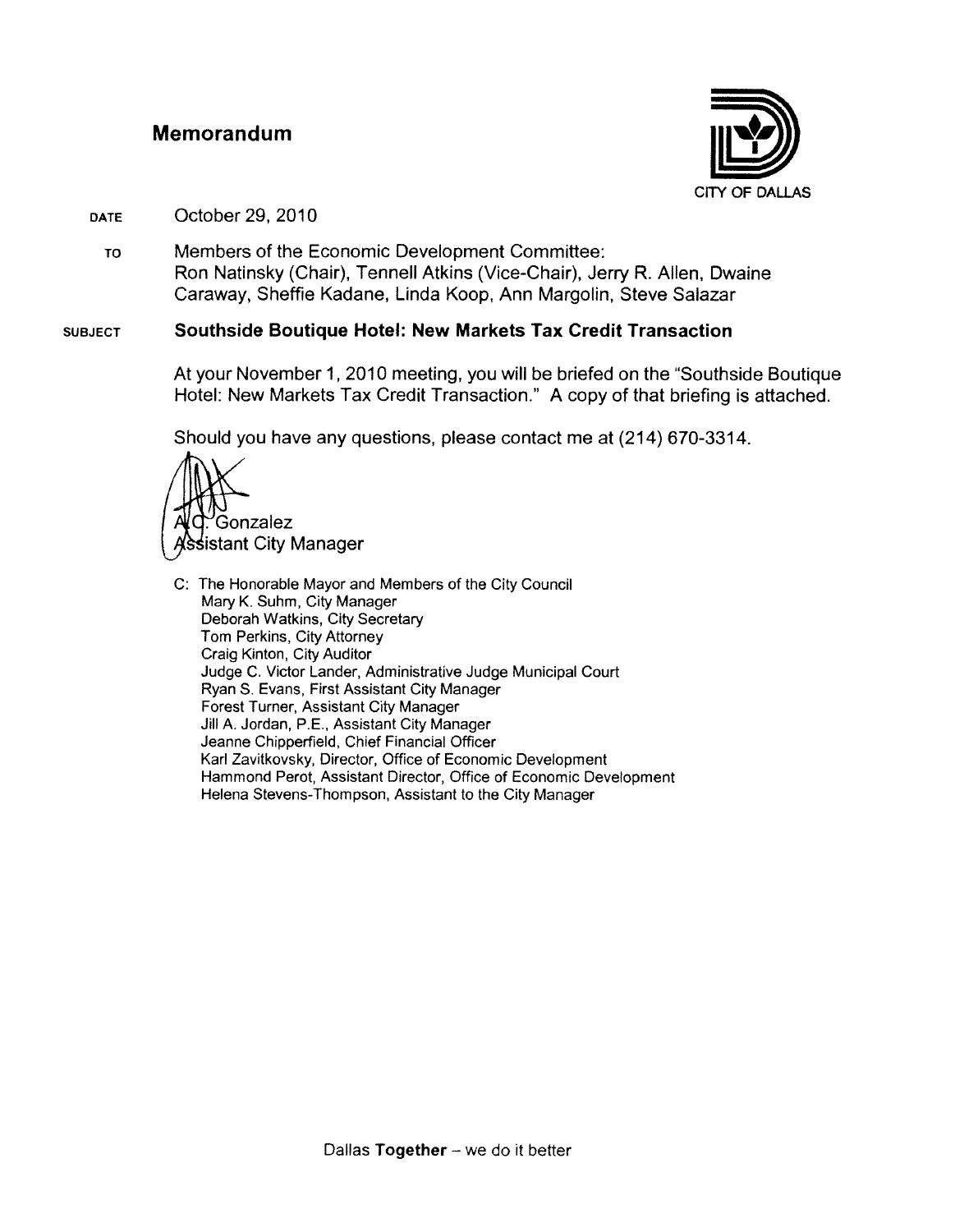# Southside Boutique Hotel: New Markets Tax Credit Transaction

### Economic Development Committee November 1, 2010



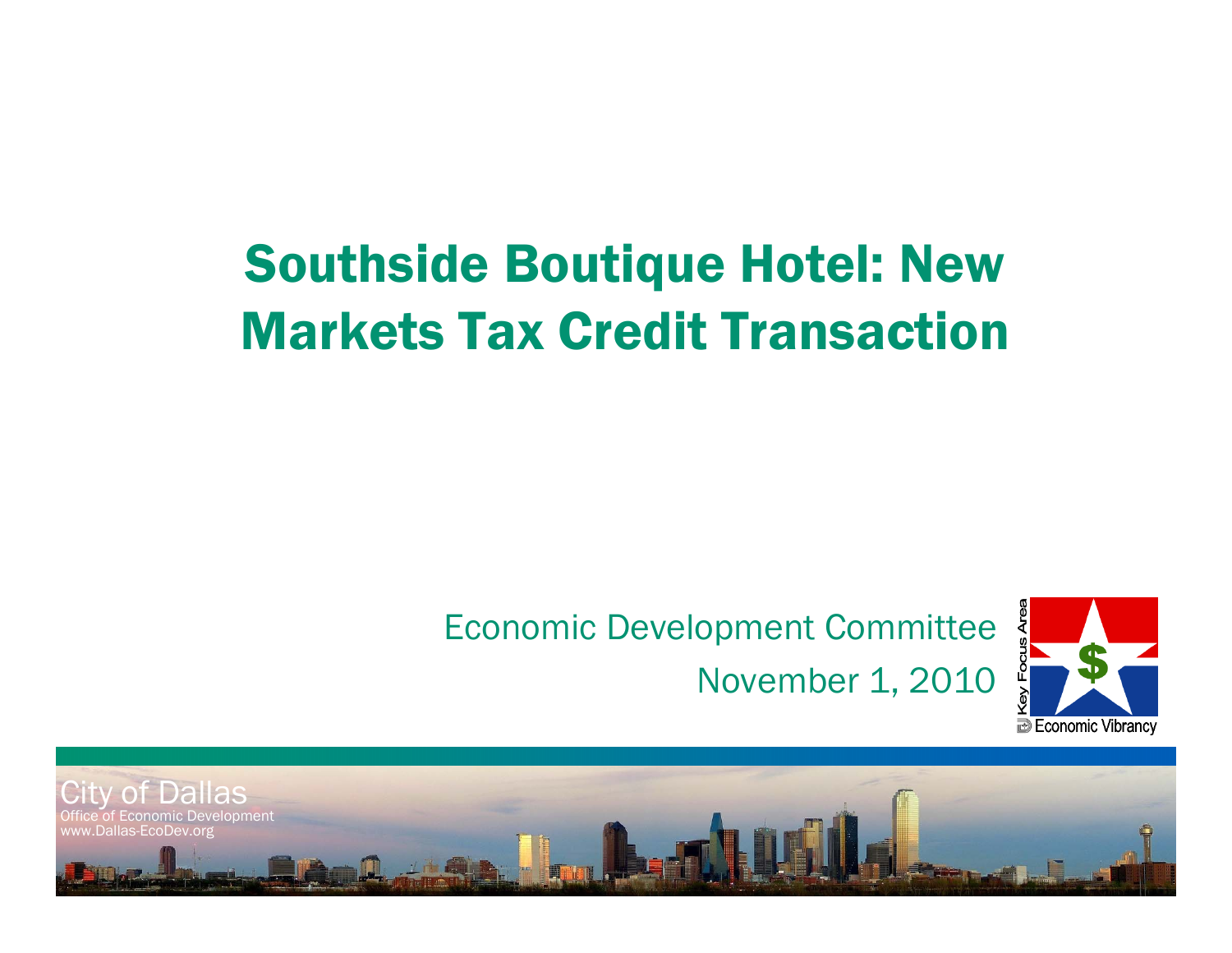# Briefing Purpose

- To provide an overview of the Dallas Development Fund (DDF) and the New Markets Tax Credit (NMTC) program
- •• Present DDF recommendation for an \$18.5 million NMTC for the Southside Boutique Hotel project
- Seek committee approval for Council action on November 10<sup>th</sup>

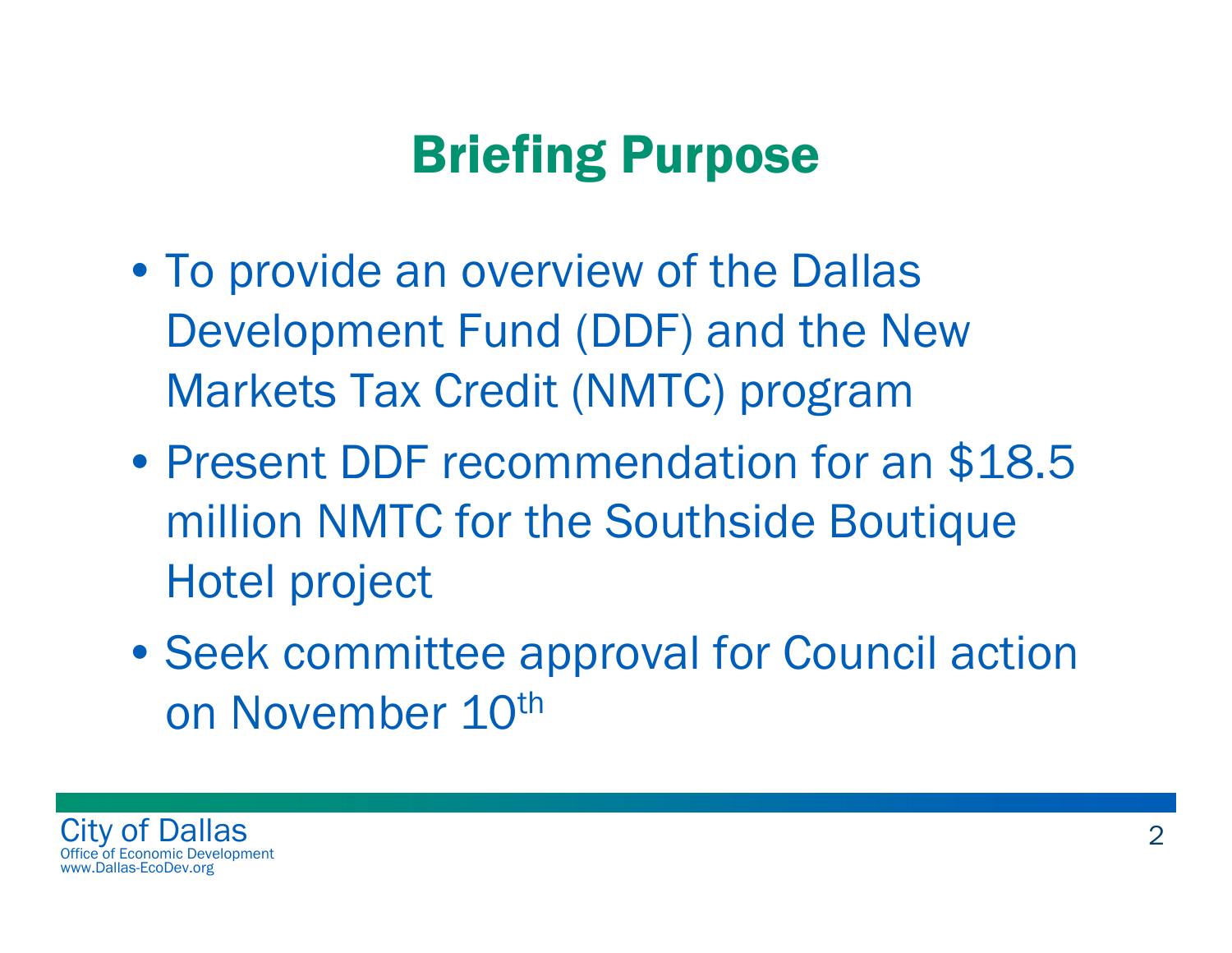## DDF Formation and Board Structure

- • The City of Dallas created the Dallas Development Fund (DDF) as a nonprofit Community Development Entity (CDE), February 11, 2009, to apply for a NMTC allocation from the U.S. Department of Treasury in its 2009 funding cycle.
- DDF was awarded a \$55 million allocation in October 2009.
- In January 2010, DDF formed seven for-profit subsidiary CDE's so that DDF could accept its allocation. The seven for-profits include five CDEs that will be aligned with an individual DDF NMTC project, as well as a management and a holding entity.
- The allocation was officially accepted by DDF on March 31, 2010.
- • Council approved the seven member DDF board structure: 3 are appointed by the City Manager and 4 are selected by the DDF board.
	- The 7 DDF board members are also the board members for the 7 subsidiaries

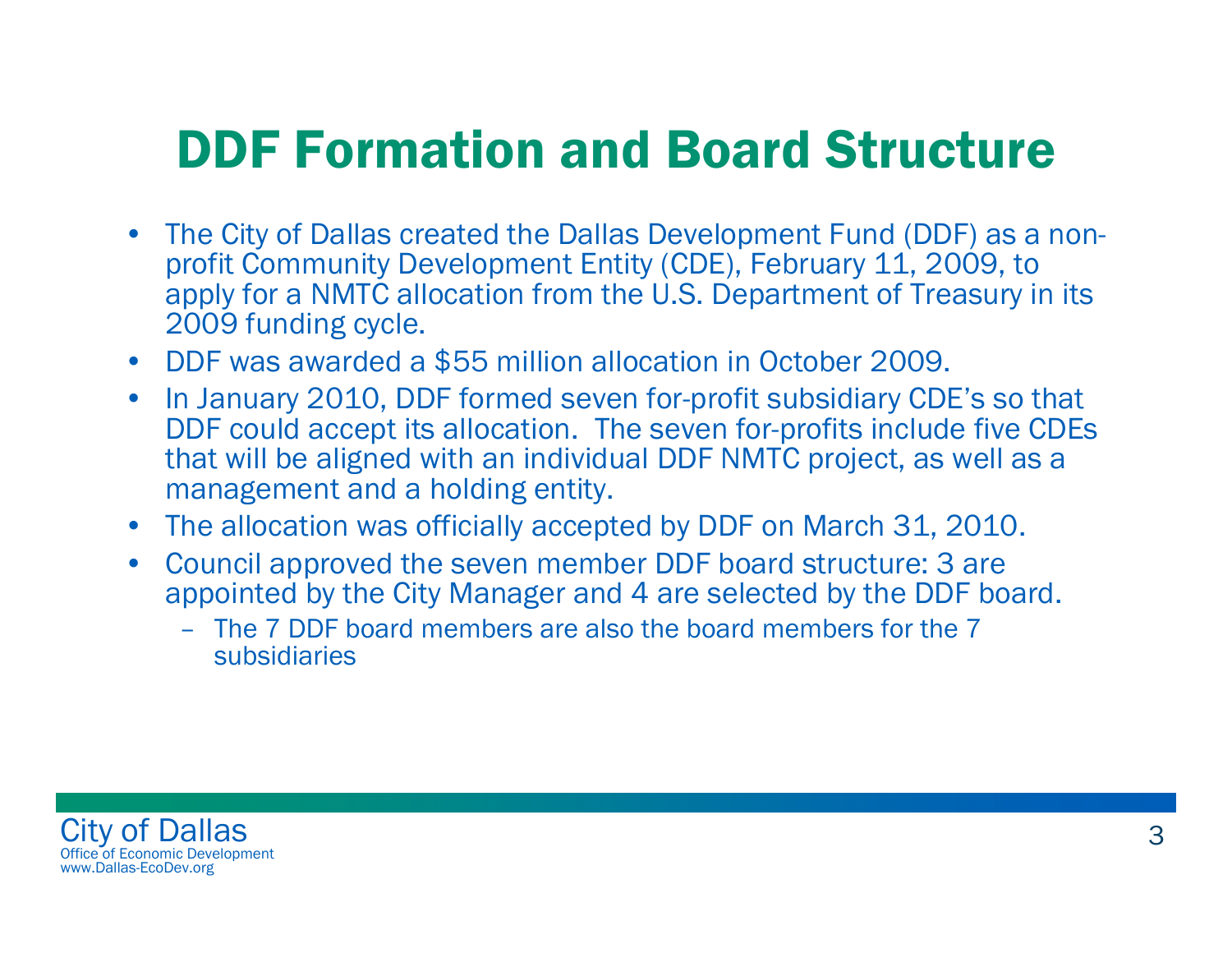# NMTC Program

- The NMTC program permits taxpayers to receive a credit against federal income taxes for making qualified equity investments in designated CDEs.
- These investments must be used by the CDE for projects and investments in low-income communities, as defined by the NMTC program.
- The credit provided to the investor totals 39% of the cost of the investment and is claimed over a 7 year credit allowance period.
	- DDF's \$55 million NMTC allocation is worth approximately \$14 million in up front subsidy to projects.

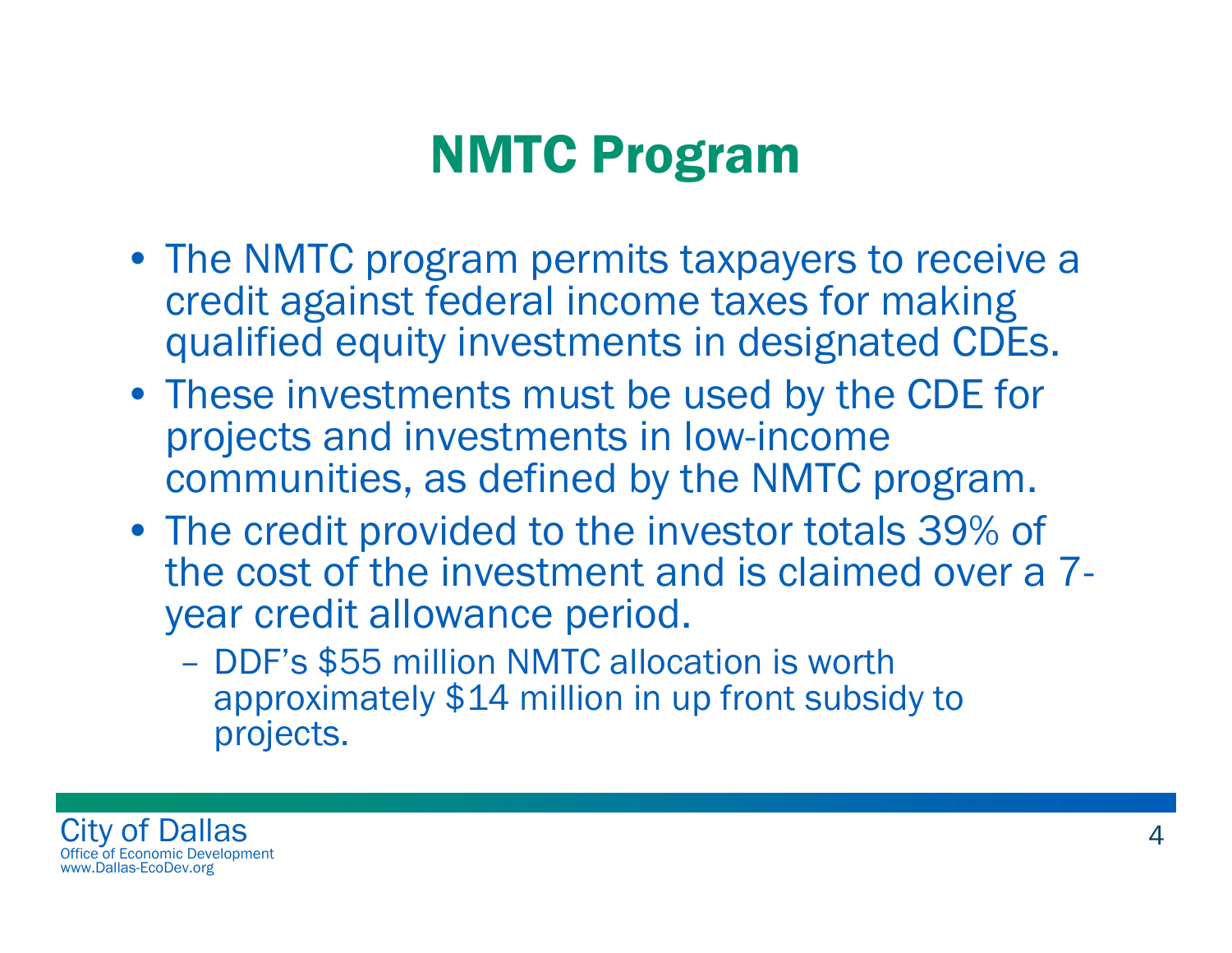### NMTC Hypothetical Deal Structure

NMTCs typically function like a matching grant program.

Applicant raises cash (donations, grants,loans, equity), and channels this cash (via a pass-through entity) to a DDF subsidiary. This pass-through entity is created specifically for each transaction.



For every 75¢ raised by the Applicant, DDF allocates enough tax credits to generate an additional 25¢ of "NMTC equity." This equity is paid by the NMTC Investor, and is also invested in the DDF subsidiary. Because there is no obligation to repay NMTC equity, it represents a form of subsidy to the Applicant.

\*Examples of NMTC investors include large financial institutions, such as JPMorgan Chase, US Bank, Wells Fargo, and Bank of America

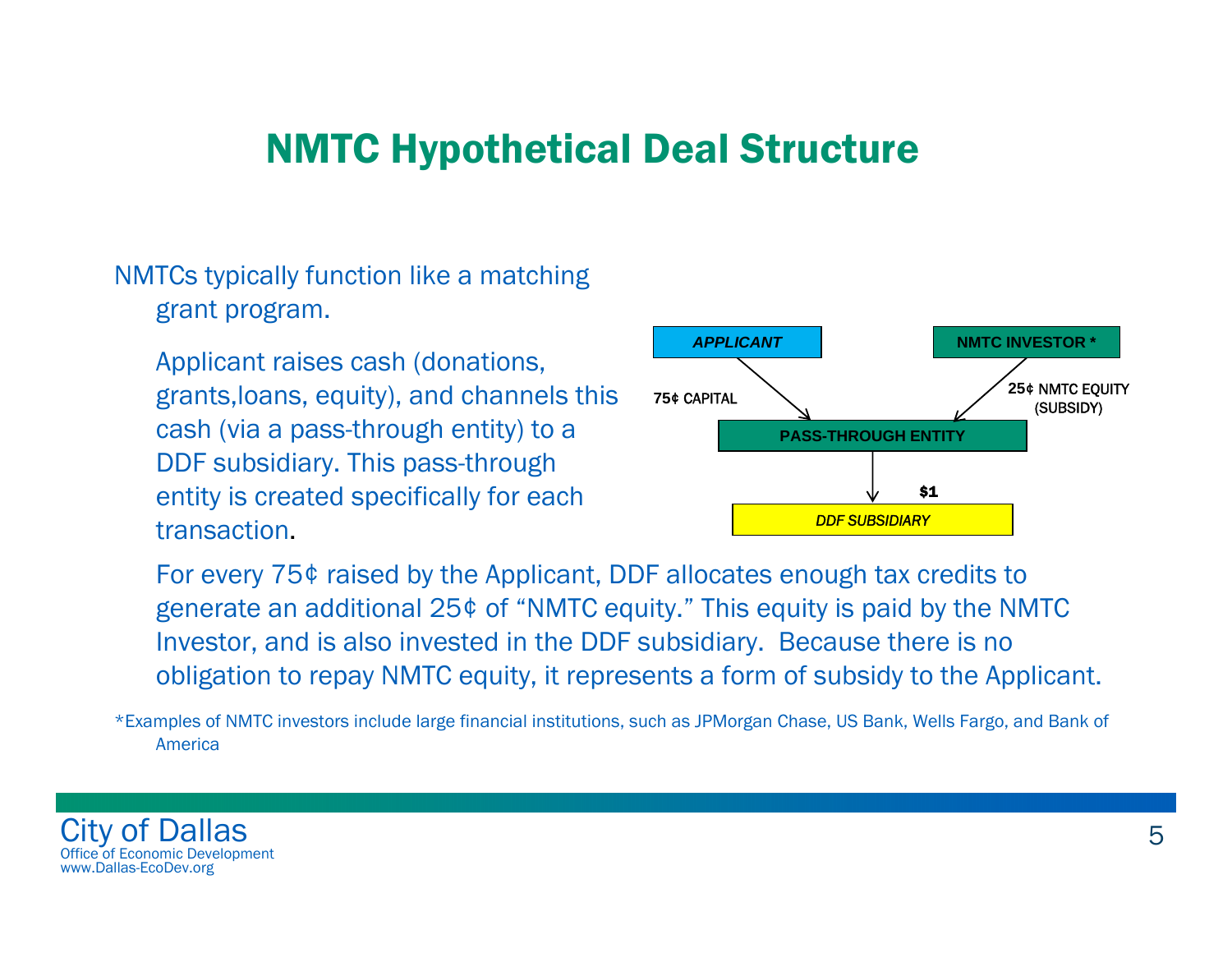### NMTC Hypothetical Deal Structure

DDF (through its subsidiary) then takes the combined funds and loans them to the Applicant. This is called a Qualified Low Income Community Investment, or "QLICI."

This hypothetical transaction uses \$1 of NMTC allocation, because a total of \$1 gets invested in DDF's subsidiary. (For every \$1 of NMTC ALLOCATION, the Applicant gets 25¢ of NMTC EQUITY (subsidy)).



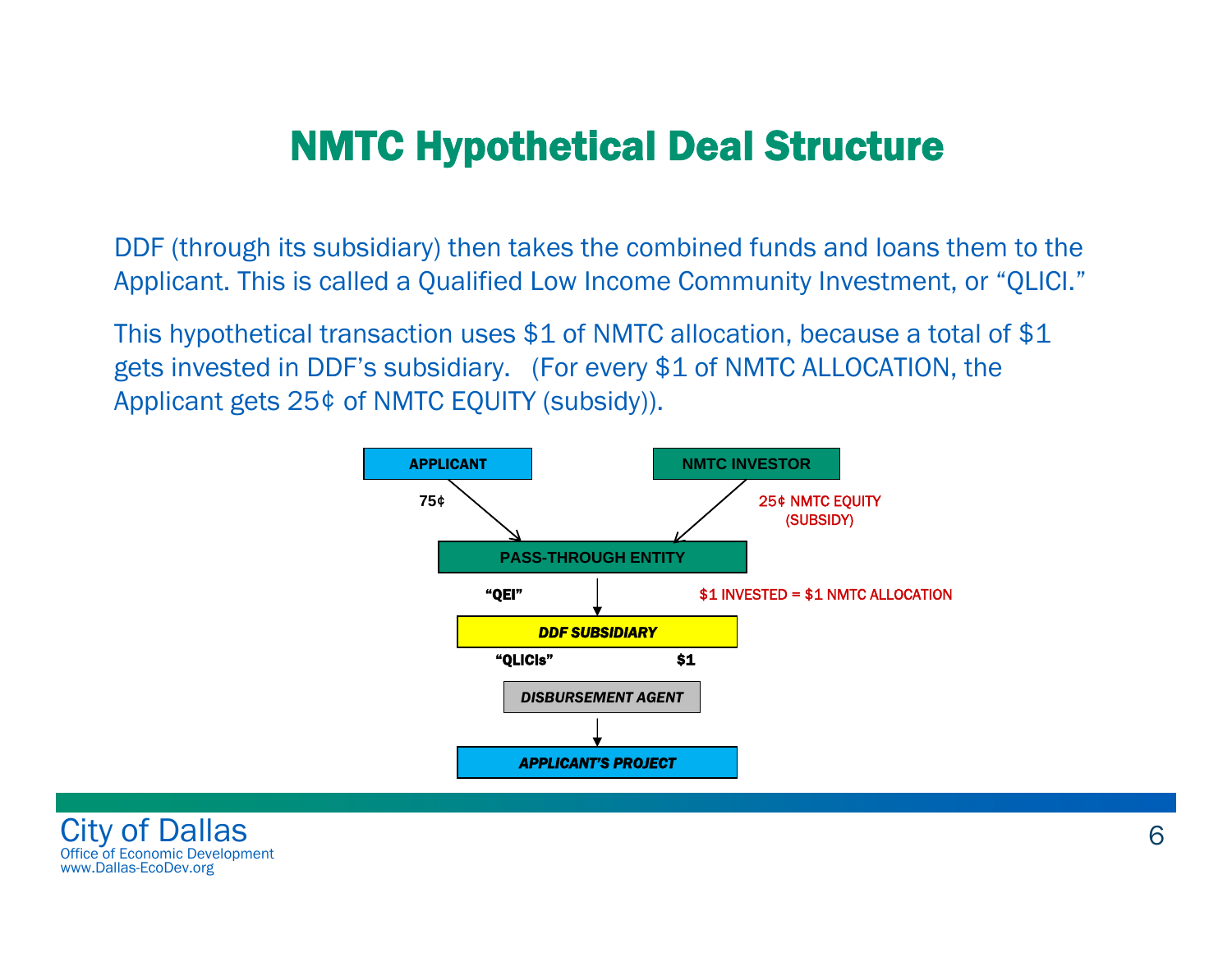#### NMTC Key Things to Remember

- • Because the program functions like a matching grant, NMTCs can only generate enough capital to finance about 25% of project costs. The Applicant must identify other financing sources for approximately 75% of costs.
- • Applicant capital must come in an "NMTC-compatible" form.
	- •Funds must be liquid (cash), and must be available up front.
	- Grants: Agreements must allow funds to flow through intermediaries
	- • Loans: Lender must agree not to foreclose on property during the sevenyear NMTC compliance period.
	- HUD 108 Loans and other flexible funding sources: Must be carefully structured to allow NMTC compatibility
- $\bullet$  Not all lenders are comfortable with the NMTC program, so it's best if the Applicant works with a bank that has invested in an NMTC deal before.
- • NMTC pricing does vary over time. NMTC equity could be slightly more or slightly less than 25%. (75:25 ratio is a good rule of thumb.)

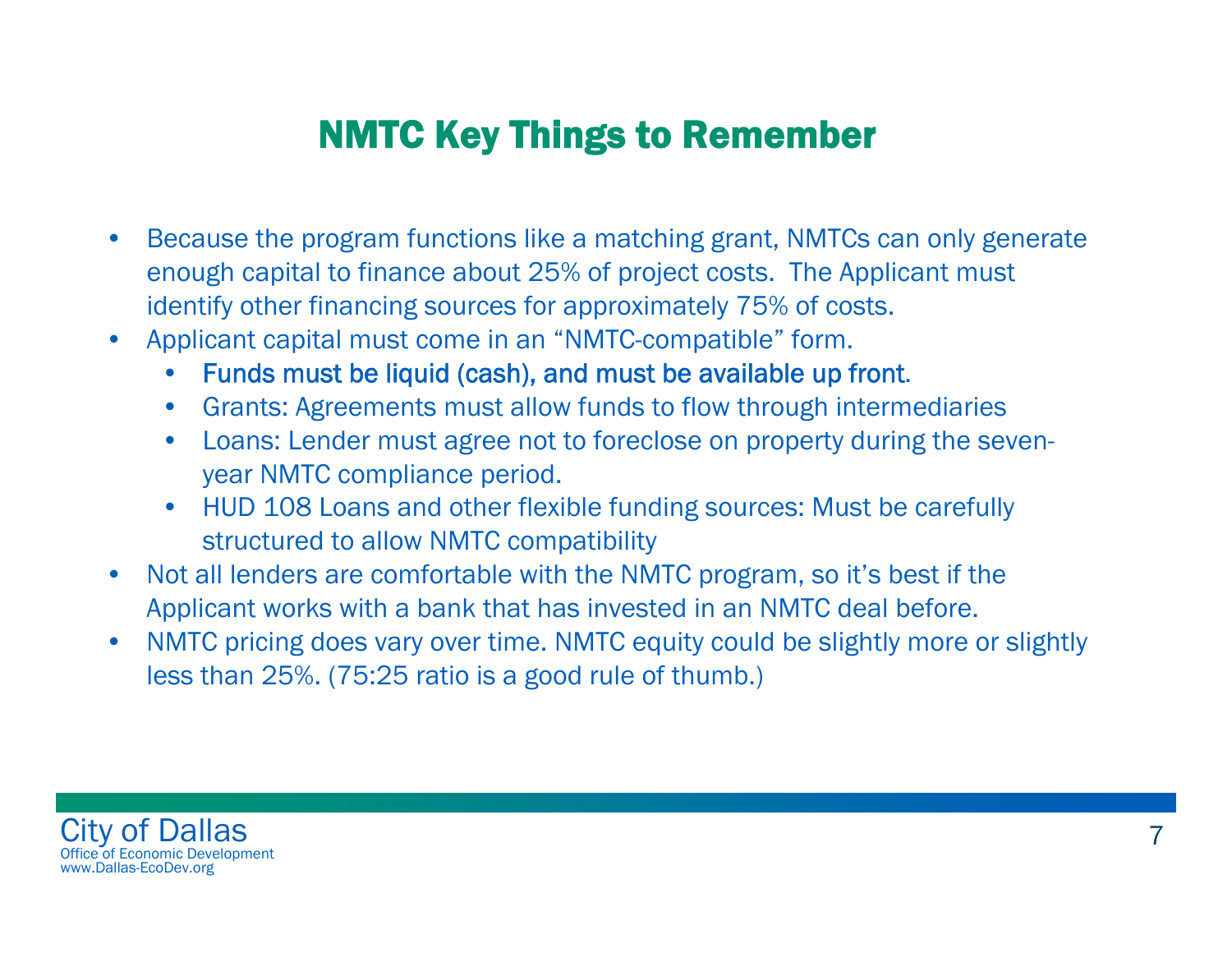# Southside Boutique Hotel

- • DDF is proposing the Southside Boutique Hotel as its first NMTC project. DDF Board approved project on October 11, 2010
- Sponsored by CCH Lamar Partners I, LP, which is a partnership of Matthews Southwest and the Dallas Police and Fire Pension Fund
- •Developer: Matthews Southwest
- • Location: S. Lamar and Belleview (1325 S. Lamar St.)
- 76 room boutique hotel

City of Dallas Office of Economic Development

<u>September 27, 2010 2020</u>

www.Dallas-EcoDev.org

- • 55,000 sf including 2,100 square foot restaurant, 1,500 square foot lobby bar/lounge, and a 5,000 square foot rooftop pool lounge and bar area.
- Adaptive re-use of vacant historical building
- • Part of South Side Master Plan Transit Oriented Development



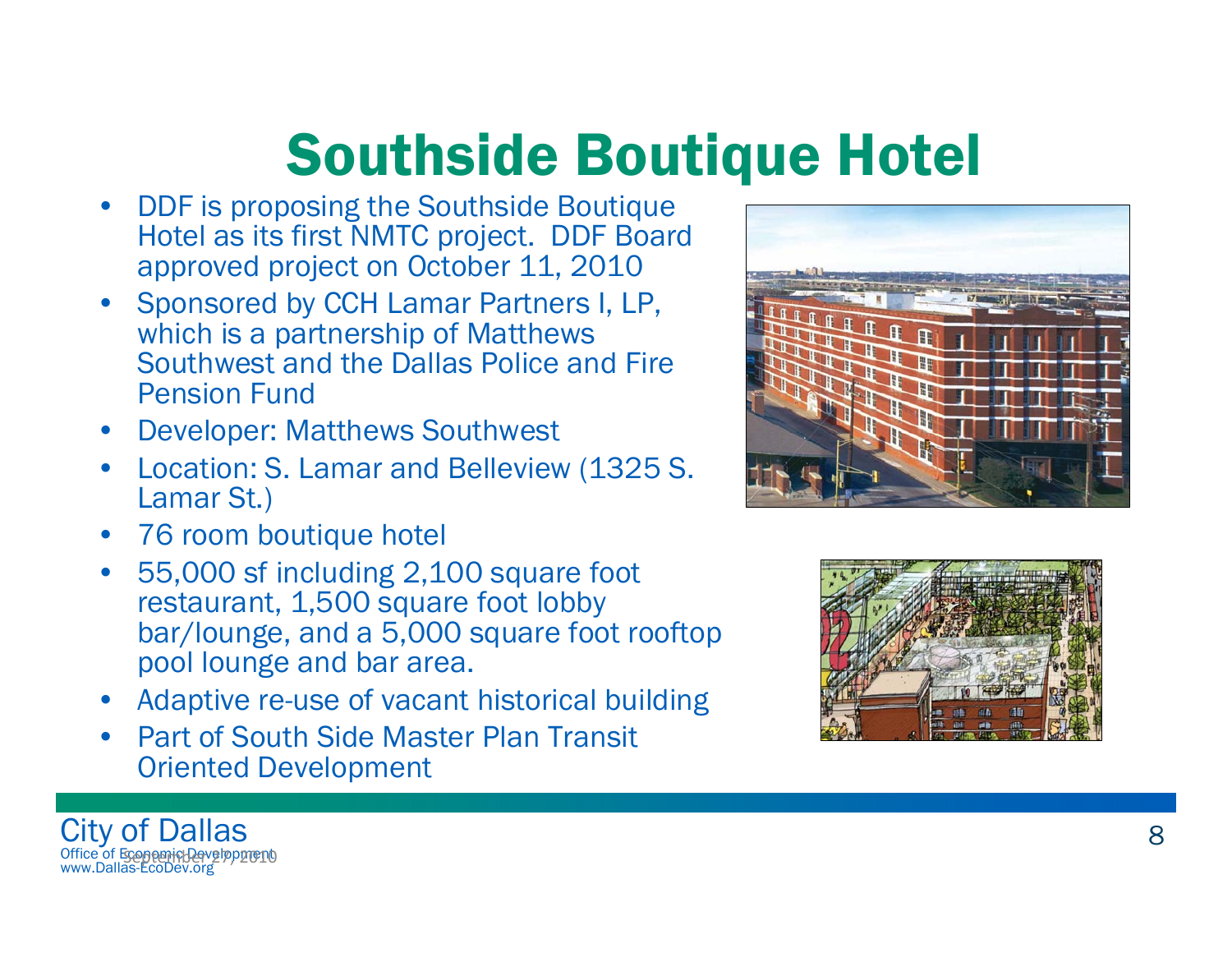# Community Benefits

- Highly distressed community as determined by NMTC guidelines (DDF Priority)
- 25% M/WBE participation (DDF priority)
- CDRC EB-5 leveraging (DDF Priority)
	- Believed to be first EB-5/NMTC deal in the Country.
- Sustainable development
	- LEED Silver certification (DDF Priority)
	- Transit-oriented development (DDF Priority)
	- New product type/land use
	- Historic preservation
- 30-45 permanent full time jobs (DDF Priority)
	- Up to 75% for local and/or low-income residents
- Continue progress on South Side Master Plan Development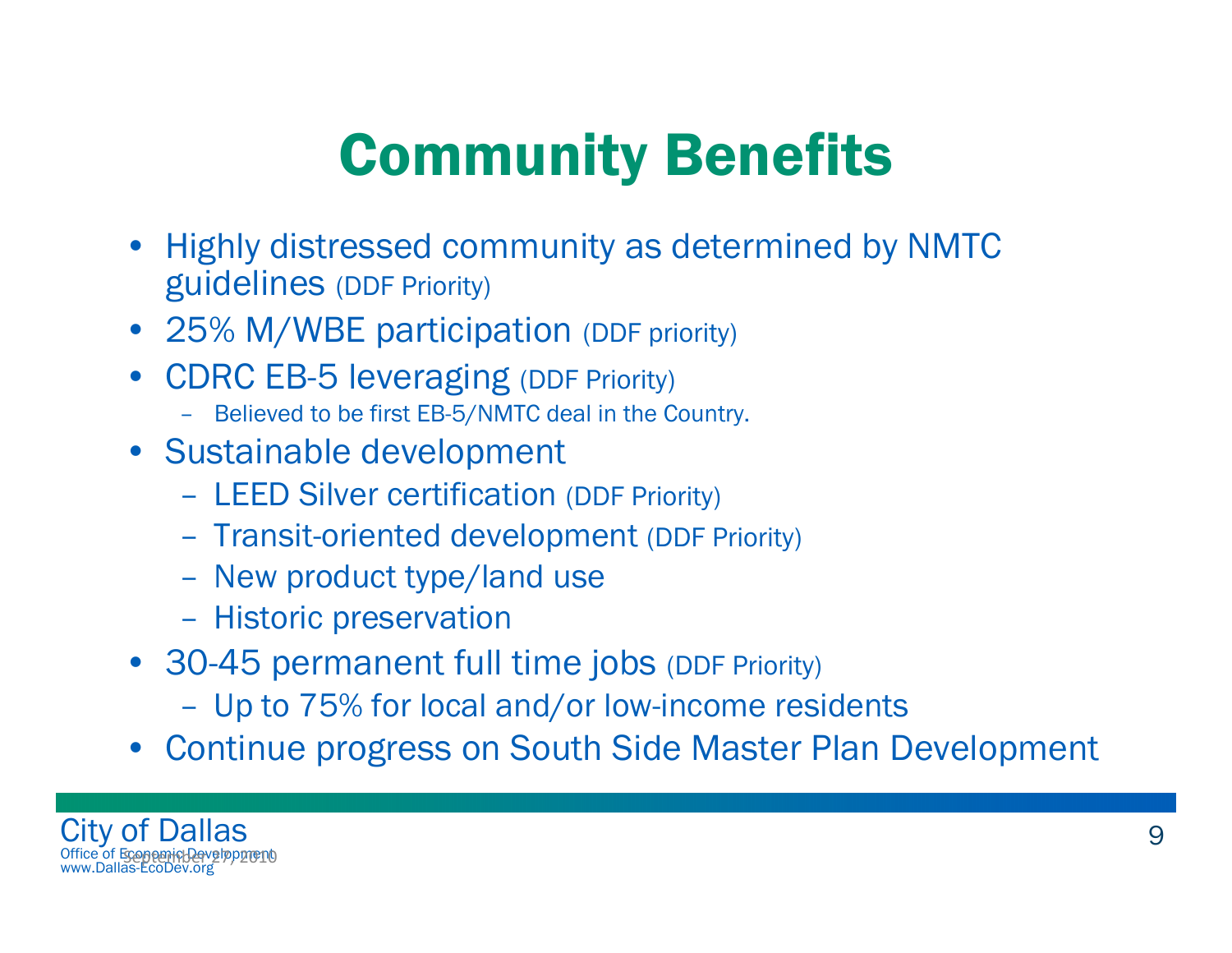## Recent Southside Developments

- Dallas County Community College District (DCCCD) has opened a new \$10 million, central office building housing the core of DCCCD's districtwide administrative functions, including the chancellor's office, human resources, and the public affairs office. This renovation has added 83,383 square feet of office space and 150 employees.
- The Beat at South Side Station, the district's first high rise condominium development opened March 2009, adding 73 units across from the Cedars DART station.
- In August 2010, Cedars' new dog park, called Bark Park, opened. The park was paid for by South Side Public Improvement funds and private donations.
- The City partnered with CCH Lamar Partners I, L.P. to redevelop 2901 S. Lamar Street into the South Side Studios, which provides production facilities for the film, television and creative industries. They property is 150,000 sq ft and total investments are likely to be \$500,000. The City's PPP fund provided \$100,000.

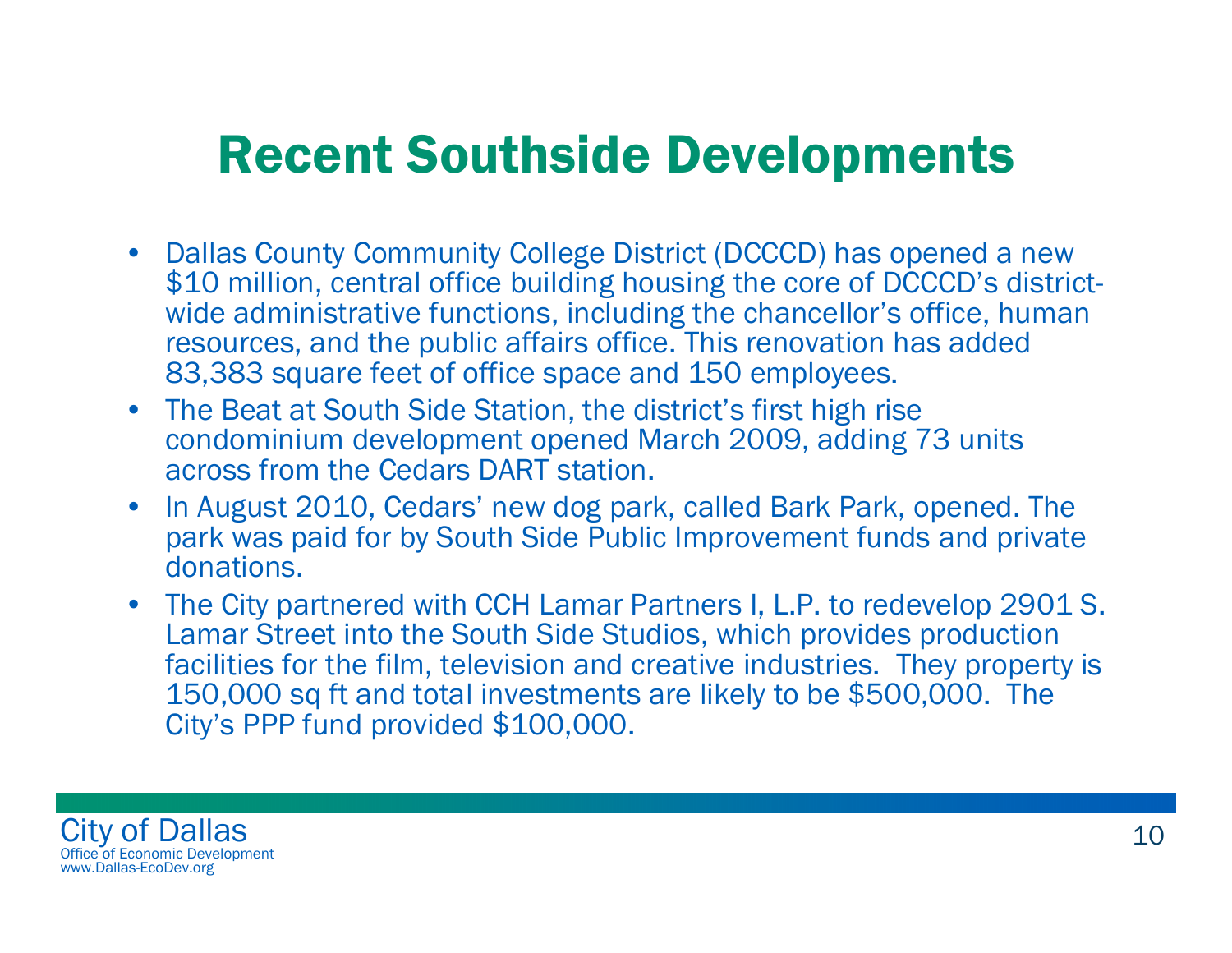# Transaction Details

- Total Project Costs: \$19.1MM
- **DDF NMTC Allocation:** \$18.5MM
- Other Public Assistance
	- Federal Historic Tax Credits
- USBank Corp. will purchase the NMTC credits

| <b>Source of Funds</b>                                   | Amount      |
|----------------------------------------------------------|-------------|
| <b>CDRC EB-5</b><br>Program                              | \$3,900,000 |
| <b>Senior Debt</b>                                       | \$4,000,000 |
| <b>NMTC Equity</b>                                       | \$4,980,000 |
| <b>Developer Equity</b><br>$(cash + building)$<br>shell) | \$5,620,000 |
| <b>Total QEI</b>                                         | 18,500,000  |